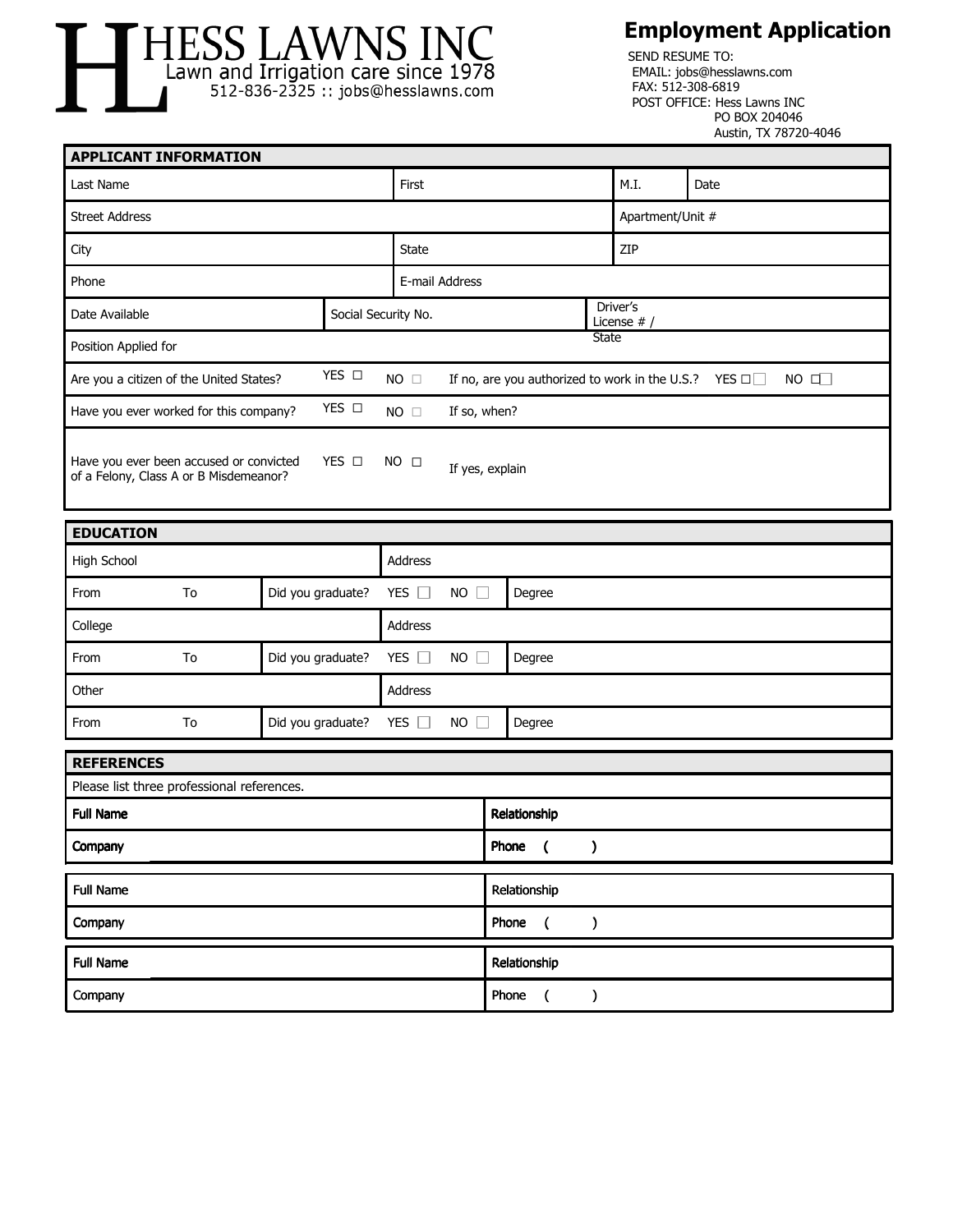| <b>MILITARY SERVICE</b>          |                   |  |  |  |  |
|----------------------------------|-------------------|--|--|--|--|
| Branch                           | From<br>То        |  |  |  |  |
| Rank at Discharge                | Type of Discharge |  |  |  |  |
| If other than honorable, explain |                   |  |  |  |  |

| <b>PREVIOUS EMPLOYMENT</b>                                                               |    |                                                          |                                    |                  |                  |  |  |  |  |  |
|------------------------------------------------------------------------------------------|----|----------------------------------------------------------|------------------------------------|------------------|------------------|--|--|--|--|--|
| Company                                                                                  |    |                                                          | Phone<br>$\left($<br>$\mathcal{E}$ |                  |                  |  |  |  |  |  |
| Address<br>e                                                                             |    |                                                          | Supervisor                         |                  |                  |  |  |  |  |  |
| Job Title                                                                                |    |                                                          | \$                                 | Ending Salary \$ |                  |  |  |  |  |  |
| Responsibilities                                                                         |    |                                                          |                                    |                  |                  |  |  |  |  |  |
| From                                                                                     | To | Reason for Leaving                                       |                                    |                  |                  |  |  |  |  |  |
|                                                                                          |    | May we contact your previous supervisor for a reference? | $NO$ $\Box$                        |                  |                  |  |  |  |  |  |
| Company                                                                                  |    |                                                          | Phone<br>$\left($<br>$\lambda$     |                  |                  |  |  |  |  |  |
| <b>Address</b>                                                                           |    |                                                          | Supervisor                         |                  |                  |  |  |  |  |  |
| Job Title                                                                                |    |                                                          | <b>Starting Salary</b>             | \$               | Ending Salary \$ |  |  |  |  |  |
| Responsibilities                                                                         |    |                                                          |                                    |                  |                  |  |  |  |  |  |
| From                                                                                     | To | Reason for Leaving                                       |                                    |                  |                  |  |  |  |  |  |
| YES $\square$<br>$NO$ $\Box$<br>May we contact your previous supervisor for a reference? |    |                                                          |                                    |                  |                  |  |  |  |  |  |
| Company                                                                                  |    |                                                          | Phone<br>$\left($<br>$\lambda$     |                  |                  |  |  |  |  |  |
| Address                                                                                  |    |                                                          | Supervisor                         |                  |                  |  |  |  |  |  |
| Job Title                                                                                |    |                                                          |                                    | \$               | Ending Salary \$ |  |  |  |  |  |
| Responsibilities                                                                         |    |                                                          |                                    |                  |                  |  |  |  |  |  |
| From                                                                                     | To | Reason for Leaving                                       |                                    |                  |                  |  |  |  |  |  |
| YES $\square$<br>$NO$ $\Box$<br>May we contact your previous supervisor for a reference? |    |                                                          |                                    |                  |                  |  |  |  |  |  |
| Company                                                                                  |    |                                                          | Phone<br>$\lambda$<br>(            |                  |                  |  |  |  |  |  |
| Address                                                                                  |    |                                                          | Supervisor                         |                  |                  |  |  |  |  |  |
| Job Title                                                                                |    |                                                          | <b>Starting Salary</b>             | \$               | Ending Salary \$ |  |  |  |  |  |
| Responsibilities                                                                         |    |                                                          |                                    |                  |                  |  |  |  |  |  |
| From                                                                                     | To | Reason for Leaving                                       |                                    |                  |                  |  |  |  |  |  |
| NO<br>May we contact your previous supervisor for a reference?<br>YES $\square$          |    |                                                          |                                    |                  |                  |  |  |  |  |  |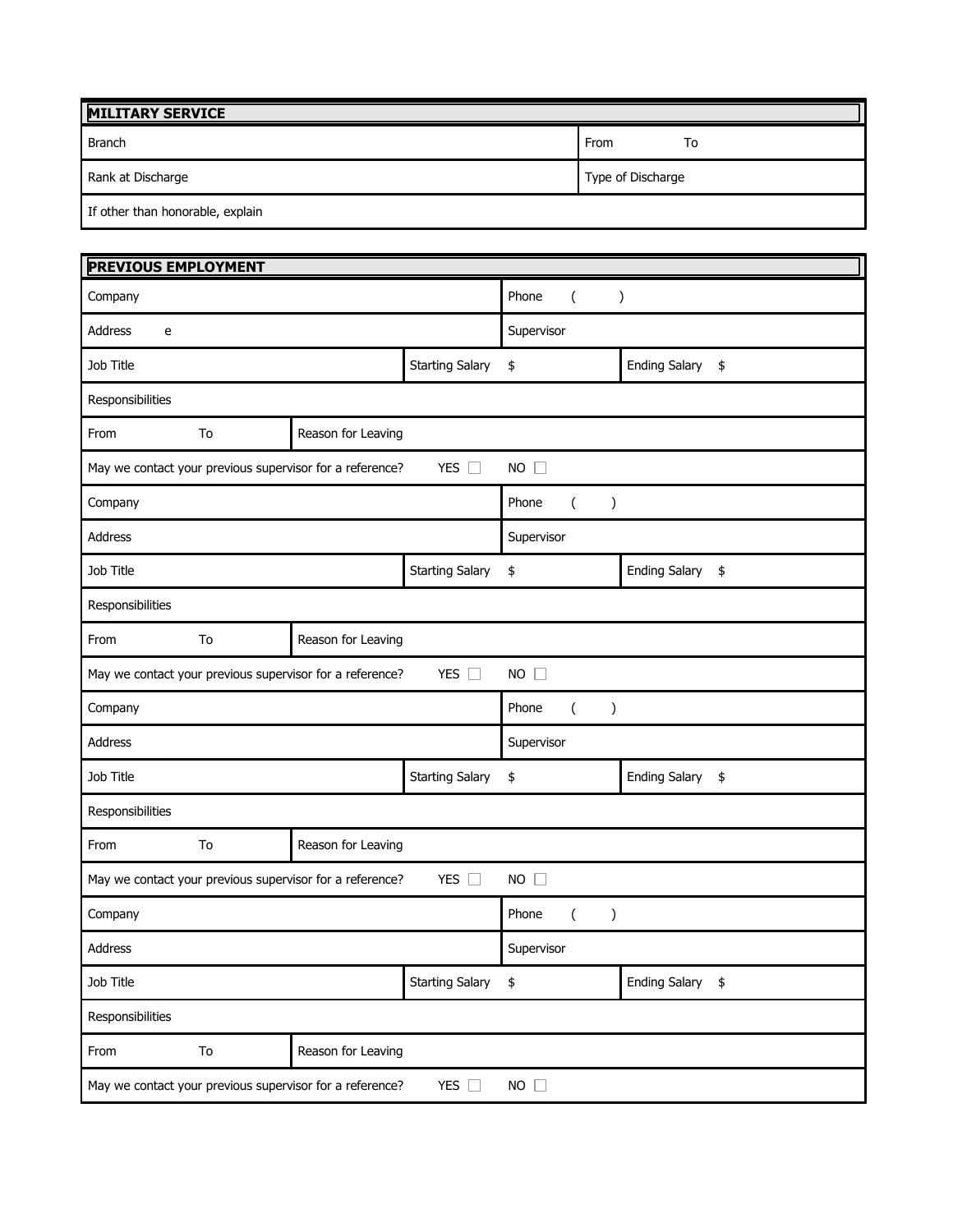Please circle the qualifications that you meet. Some of these may not be a requirement of the open position.

I am able to start on the following date: I am able to work until the following date: \_\_\_\_\_\_\_\_\_\_\_\_\_\_\_\_\_\_ I am at least 18 years old Yes No Ability to work 40 hours per week. Yes No Ability to work 10 hours per day. Yes No Ability to work overtime. Yes No Possess valid Class C Drivers licenses Yes No Possess valid Class B Drivers licenses and have satisfactory DOT driver compliance history. Yes No Have a safe driving record Yes No Has your license been suspended or revoked in the past 2 years Yes No If yes, please explain when and why your licenses was suspended or revoked:

Have a moving violation in the last year Yes No

Have experience towing a trailer in city traffic Yes No

- $\circ$  Ability to lift 50 pounds
- o Ability to lift 100 pounds
- $\circ$  Ability to lift Pounds
- o Maneuver 200 Pounds
- o Ability to pass a pre-employment drug screen.
- o Good customer service
- $\circ$  Ability to stoop, bend and kneel
- $\circ$  Ability to Grub weeds and pickup fine trash
- $\circ$  Ability to work outdoors in adverse weather / heat
- $\circ$  Ability to walk 1 continuous mile at a moderate pace without stopping
- $\circ$  Ability to dig holes with a shovel
- o Ability to scoop dirt/gravel into/out of trailers